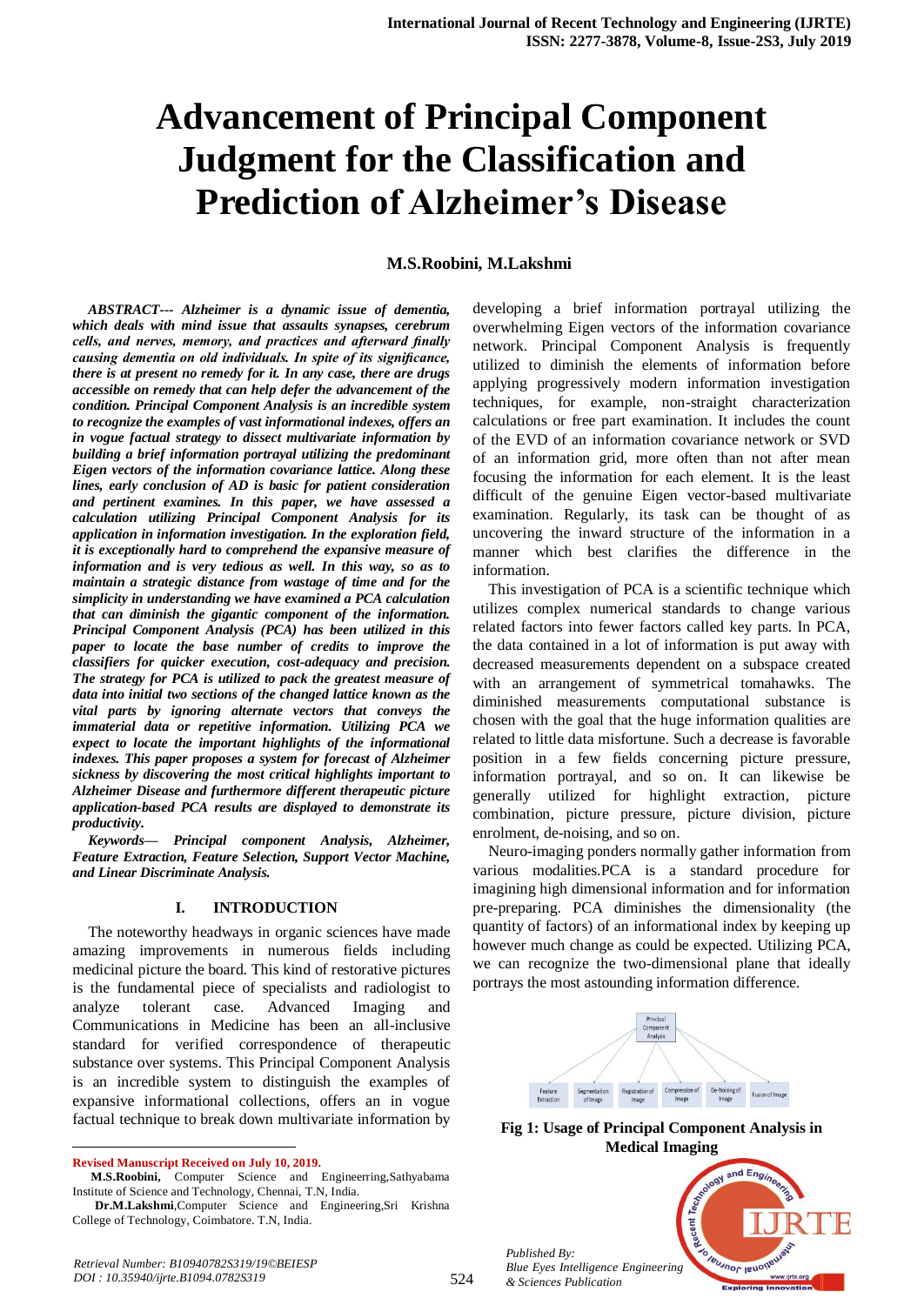#### **ADVANCEMENT OF PRINCIPAL COMPONENT JUDGMENT FOR THE CLASSIFICATION AND PREDICTION OF ALZHEIMER'S DISEASE**

Connections between these diverse Neuro-imaging estimations and clinical or intellectual test outcomes. This paper shows that ordinary PCA as an exploratory information preparing venture for dimensionality decrease in characterization studies may not be ideal. A substitute strategy for requesting PCA eigenvectors is proposed which has better biased qualities. This strategy is connected to a FA informational collection from schizophrenia subjects and sound controls, trailed by further investigation to recognize white issue tracts for segregating these two gatherings. In the clinical condition there is a critical development in the measure of information produced and gathered. Innovation has assumed a noteworthy job in the development of our capacity to break down and comprehend the information to analyze illnesses and for early treatment. For such basic leadership it is fundamental to mine the clinical information.



**Fig 2: Architecture of the Proposed System**

Different Data mining strategies are accessible to get new examples from the dataset by joining various information sources Clinical information are valuable to foresee different maladies, give appropriate treatment to fix illness, decrease death rate and help the legislature to detail national projects to improve personal satisfaction and keep away from preventable passing. Our investigation talks about use of Principal Component Analysis (PCA) to locate the applicable highlights of the informational indexes and troupe structure for maladygrouping and forecast with three layered methodology. Indeed, even inside one methodology of MRI.

The PCA is a notable information decrease instrument in the scholarly world for more than 100 years. PCA makes a straight symmetrical change of associated information in one casing (organizes framework) to uncorrelated information in another casing. The enormous dimensional information can be changed and approximated with a couple of measurements. PCA finds the bearings of greatest difference in high-dimensional information and tasks it onto a littler dimensional subspace while holding a large portion of the first data. On the off chance that the information is loud, PCA lessens clamor verifiably while anticipating information along the key segments. In this paper, we investigate a versatile cross breed way to deal with demonstrate that PCA can be utilized for information decrease as well as for relapse calculation improvement.

# *PCA algorithm:*

PCA is an excellent method for removing high dimensional dataset. Actually, this can be performed by taking care of Eigen esteem issue, or utilizing iterative calculations to assess the central parts. It is considered as a symmetrical change in which the information will be

depicted where used to change a lot of corresponded factors into a lot of uncorrelated factors. The new dataset values are called important segments. In PCA, the biggest conceivable change can be found in the principal part. Following parts having the most noteworthy difference conceivable alludes to the segments being symmetrical to the past segments. PCA ends up free if the dataset is dispersed together, and furthermore touchy to scaling of unique factors.

# *PCA applications in medical care using image processing:*

Foremost parts examination is a technique that figures the together symmetrical headings of most extreme difference in a gathering of n-dimensional information. These d headings structure a symmetrical premise that degrees the information space.

# **RESULTS & DISCUSSIONS**

## *Calculation: PCA for Compression:*

Stage 1: Get the element section vector lattice from the given picture information.

Stage 2: Get the covariance network A.

Step3: Use trademark condition  $(\lambda n - EB) = 0$  to get the Eigen values. These Eigen values structure the network Ez.

Stage 4: Considering the Eigen values to compute the eigenvector network.

Stage 5: Obtain the change WT by considering the eigenvectors as their sections.

Stage 6: Obtain the highlights vector framework by  $Cd =$ CAWT.

Stage 7: For pressure of a picture, the dimensionality of the new component vector has diminished by setting little Eigen values l to zeros.





It assumes a fundamental job in restorative applications. The primary point of picture pressure is to expel the excess from picture to permit a similar picture remaking at the collector end. There are primarily two sorts of picture pressure strategies, lossy and lossless. Computerized or video pictures are compacted by lossy pressure strategies. Then again, as each piece of data is significant, in therapeutic applications like X-beam, the pictures are packed by lossless pressure strategies where CT and MRI imaging systems results in a lot of information which

*Published By: Blue Eyes Intelligence Engineering & Sciences Publication* 

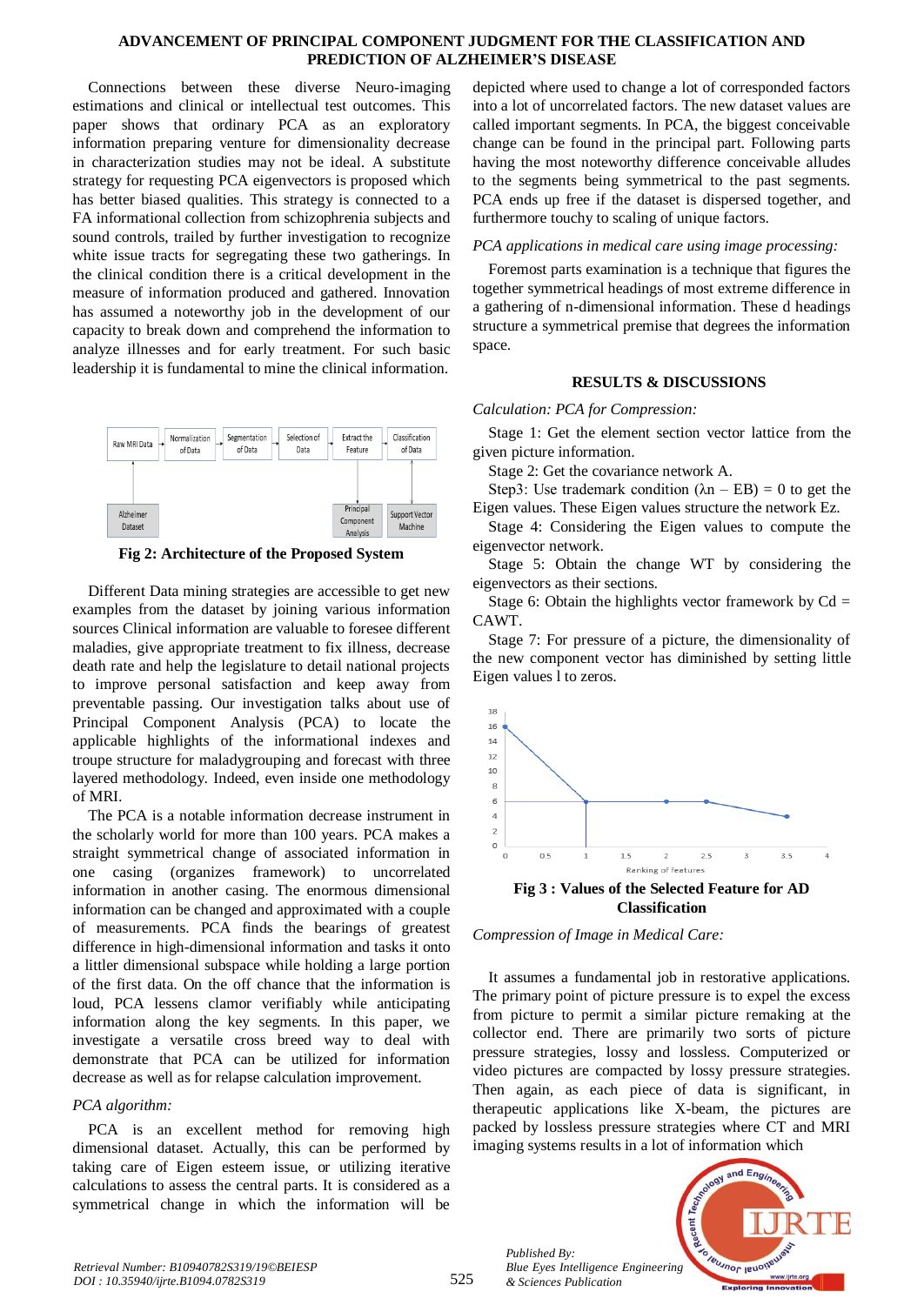requests a picture pressure technique. The PCA calculation for information change and information pressure is abridged as pursues. Speak to the picture information by a lot of m vectors,  $A = [a1, a2... ai, aM]$ , where ai speaks to n highlights. Consequently, the dataset A speaks to the component section vector l. It is required to register the information combination network an and extricate the Eigen esteems and Eigen vectors. All the element section vectors are gathered in a grid A.

| <b>Techniques</b>   | Paper Author/Year | <b>Disease</b> | Accuracy |
|---------------------|-------------------|----------------|----------|
| Naive Bayes         | Iyer & sheen/2015 | AD             | 79.56%   |
| Supervised Learning | Catherine/2013    | AD             | 75%      |
| Naive Bayes         | Stephen           | AD             | 77.89%   |

**Table 1:Some of the Machine Learning Techniques used for automatic diagnosis of AD**

The prescient estimation of 18F-fluorodeoxyglucose (FDG) PET for change from mellow psychological weakness (MCI) to Alzheimer's dementia (AD) is at present under discussion. We utilized an essential segment examination (PCA) to recognize a metabolic AD transformation related example (ADCRP) and explored the prognostic estimation of the subsequent example articulation score (PESCalculation to dissect auxiliary attractive reverberation imaging information; utilizing this framework, we can anticipate transformation of mellow intellectual disability (MCI) - to-Alzheimer's illness (AD) at somewhere in the range of one and three years before clinical analysis. The CAD framework was created in four phases. To start with, we utilized a Voxel-based morphometry method to research worldwide and nearby dim issue (GM) decay in an AD bunch contrasted and sound control (HCs). Locales with critical GM volume decrease were portioned as volumes of intrigue (VOIs).





The Voxel values were then separated into an element vector. Third, at the highlight determination organize, all highlights were positioned by their particular t-test scores and a hereditary calculation intended to locate the ideal element subset. The Fisher standard was utilized as a major aspect of the target work in the hereditary calculation. At long last, the arrangement was completed utilizing a help vector machine (SVM) with 10-overlay cross approval. We assessed the proposed programmed CAD framework by applying it to standard qualities from the Alzheimer's disease Neuro-imaging Initiative (ADNI) dataset (160 AD, 162 HC, 65 sMCI and 71 pMCI subjects). The exploratory outcomes showed that the proposed framework is prepared to do recognizing sMCI and pMCI patients, and would be

proper for commonsense use in a clinical setting.Alzheimer's illness (AD) is a type of dynamic irreversible dementia that happens most every now and again in more established grown-ups. Advertisement step by step destroys the locales of the cerebrum that are in charge of memory, considering, learning, and other psychological capacities [13]. It has been evaluated that the quantity of patients who experience the ill effects of AD will twofold in the following two decades, and will contact 13.8 million individuals by 2050 [14]. In America, AD is one of the main 10 reasons for death that can'tbe restored or anticipated [13]. Early location may elucidate the components fundamental AD and to improve the personal satisfaction for AD patients [13].



**Fig 4: ROC Curve of the method used**

Dementia is a syndrome due to disease of the brain, usually chronic, characterized by a progressive, global deterioration in intellect including memory, learning, orientation, language, comprehension and judgment. Alzheimer's disease (AD) is a one of the most important examples of dementia which mostly affects people over 65 years old and whose incidence rate grows exponentially with age, almost doubling in every 5 years. Still, apart from a few exceptions, the factors that trigger the onset of AD remain unknown. It is a progressive disease, this means that it worsens over time.

| Diagnosis | No of<br><b>Samples</b> | Age       | Gender(Male/Female) | Range         |
|-----------|-------------------------|-----------|---------------------|---------------|
| NC        | 210                     | $75 + 10$ | 102/120             | $28.03 + 1.5$ |
| AD        | 465                     | $74 + 7$  | 230/185             | $25 + 23$     |
| MCI       | 180                     | $72 + 8$  | 98/108              | $22 + 20$     |

**Fig 5: Demographic table of Patients in AD Dataset**

Structural and Functional Neuro-imaging allow studying of brain pathology at macro and micro molecular level like Magnetic Resonance Imaging (MRI), single photon emission computed tomography (SPECT), and Positron emission tomography (PET), table 1 shows different types of Neuro-imaging.

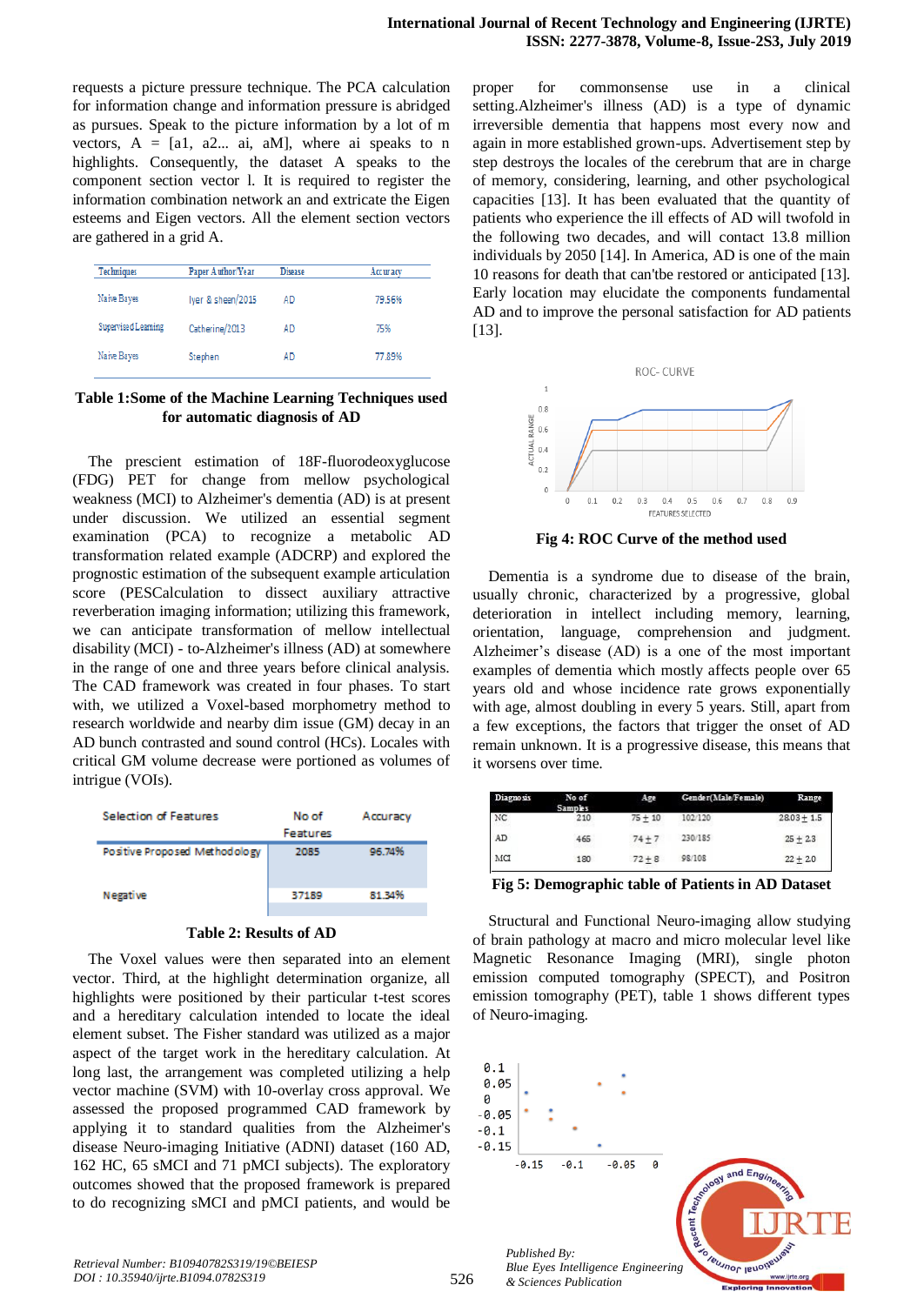#### **ADVANCEMENT OF PRINCIPAL COMPONENT JUDGMENT FOR THE CLASSIFICATION AND PREDICTION OF ALZHEIMER'S DISEASE**

## **Fig 6: Scores of Principal Component Analysis**

## *Literature Survey:*

[1] Principal Component Analysis (PCA) has been utilized in this paper to locate the base number of ascribes to upgrade the classifiers for quicker execution, cost-adequacy and exactness. Utilizing PCA we expect to locate the important highlights of the informational indexes. A gathering order structure is utilized which comprises of three modules, in particular information procurement and pre-preparing, classifier preparing and Hierarchical Majority Voting (HMV) outfit model for illness grouping and prediction. Non-Communicable maladies are a worldwide weight which is expanding the death rate of individuals in rustic areas. Early identification through computerized framework lessens social insurance cost as screening and forecast are done at patient's entryway step. This examination additionally demonstrates that order and expectation of sicknesses utilizing HMV approach accomplishes most elevated exactness. This gives proof based mechanical methodology and furthermore fills in as a model for the up and coming national projects for the arrangement producers in the executives of NCDs.

[2] Here the PCA was performed by utilizing connection with therapeutic information. Factors relating to concoction trial of blood in particular lipoprotein, triglyceride, Apo protein A-1, Apo protein B, phospholipids, all out lipid, glucose and uric corrosive, are embraced to know the connection among them and enrollment of gathering variable. The outcomes showed that among these components' cholesterol, triglyceride, Apo protein B, low thickness lipoprotein, phospholipids, all out lipid and uric corrosive were recorded to be higher in IHD bunch contrasted with those of control gathering. High thickness lipoprotein and Apo protein A-1 were recorded to be lower in IHD gathering, though discovered higher in control gathering. Cholesterol was exceedingly corresponded with low thickness lipoprotein and tolerably related with all out lipid.

The initial four parts have clarified 60.67 percentage segment variability. In the instance of discovering connections between factors, it was seen that Cholesterol was profoundly related with low thickness lipoprotein and decently corresponded with absolute lipid. Against picture connections translated that the factors were moderate. To know the fluctuation between the parts, it was discovered that initial four segments represent precisely 60.67% of the absolute inconstancy. These four segments sufficiently depict the entire relationship grid. At long last it was clear to see that cholesterol; Apo protein B and low thickness lipoprotein had high esteem and has a place with the segments 1The factors had high weight and had a place with part 4 were high thickness lipoprotein and glucose. The significant finding of this examination is that the normal cholesterol level which is viewed as fundamental factor expanding the danger of Ischemic Heart Disease is observed to be higher even in charge bunch than ordinary qualities.[3] This paper completely contributes the uses of PCA in the field of DICOM-based medicinal picture handling. The outcomes and discourses in this paper displayed to demonstrate its efficiency. This look into paper adds to talk

about the means for executing PCA in the field of medicinal picture preparing. This field of medicinal picture handling contains extremely expansive number of utilizations.

Biomedical pictures are ruined with clamor which is viewed as the fundamental issue in restorative science. So, there is a need to de-clamor, characterize and separate highlights from the therapeutic pictures for better conclusion. The fundamental objective of this work is to discover different uses of PCA in the extent of restorative picture preparing. PCA definition can be utilized as a computerized picture pressure calculation with a low dimension of misfortune. This examination work watched PCA is utilized for picture combination, picture enrollment, picture division, picture pressure or evacuation of repetitive data, commotion expulsion and highlight extraction. The exhibited outcomes and dialogs demonstrated likewise its effectiveness in different restorative imaging applications. Despite the fact that restorative picture handling is a dynamic field of research and PCA is a standout amongst the most often utilized factual technique in this field, this work will anticipate investigating numerous new uses of PCA in the field of therapeutic picture preparing in not so distant future.

[4] Vital Component Analysis (PCA) of Alzheimer's ailment (AD) and twelve epidemiological and financial parts of the USA states educate etiologic by separating expansive scale designs. The twelve parts exhibit straightforward pair wise Pearson relationships to AD and after that are dissected by PCA for loadings related with AD. Tedious factor examination and the separating of faulty information diminished the variables (all per capita) related with AD to two, one factor with the segments dental specialists and wine utilization and another factor with the segments brew utilization and dental specialists. Dental specialists and wine are likely connected with decreased AD rate due to the known backwards relationship with raised instruction. Dental consideration is known to be conversely connected with AD occurrence. The commitment of brew utilization to AD occurrence is likely a direct result of the negative impact on the inborn invulnerable framework from either phytoestrogen in bounces, or rubbish from aging allowing the parasitic colonization found in AD minds.

[5] This paper centers on late advancements in AI which have had critical effects in the recognition and finding of different infections. This paper gives a thought of later counterfeit clever frameworks accessible for discovery and analysis of various ailments.

This exploration paper adds to talk about the means for actualizing PCA in the field of therapeutic picture handling. This field of therapeutic picture preparing contains extensive number of uses. Biomedical pictures are undermined with commotion which is viewed as the fundamental issue in therapeutic science. The primary objective of this work is to discover different utilizations of PCA in the extent of

therapeutic picture preparing. PCA definition can be utilized as an advanced picture pressure calculation with a low dimension of misfortune [6].

accent Teck **Veuanor lenoir** *Blue Eyes Intelligence Engineering & Sciences Publication* 



*Published By:*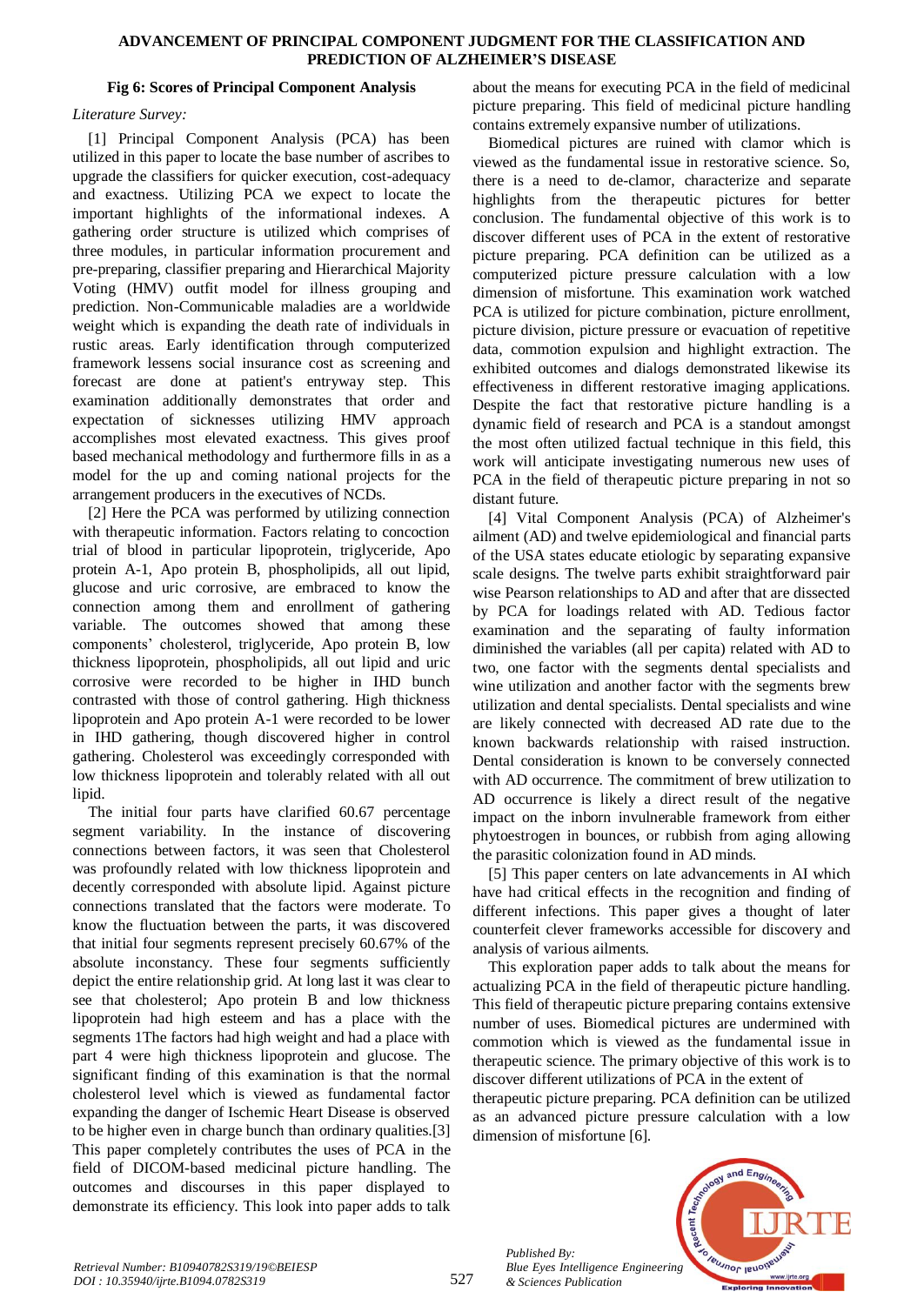[7] In this paper, Chaman Lal Sabharwal and Bushra Anjum use PCA based calculations in two differing classes, subjective spatial thinking (QSR) to accomplish lossless information decrease and wellbeing informatics to accomplish information decrease alongside improved relapse examination individually. In a versatile cross breed approach, they have utilized PCA to customary relapse calculations to improve their execution and portrayal.Principal segments investigation is normally utilized as one stage in a progression of examinations. They use foremost segments investigation to lessen the quantity of factors and keep away from multi co linearity, or when they have an excessive number of indicators in respect to the quantity of perceptions. They have utilized PCA in two different kinds, QSR and Health Informatics to improve conventional information decrease and calculations. QSR utilizes 9-Intersection model to decide topological relations between spatial articles. All in all, PCA uses numerical information for investigation and as QSR information is intelligent bivalent, they mapped the sensible information to numerical information. This yields over 55% productivity in execution time. This examination work watched PCA is utilized for picture combination, picture enlistment, picture division, picture pressure or expulsion of repetitive data, commotion evacuation and highlight extraction. The exhibited outcomes and exchanges demonstrated additionally its effectiveness in different medicinal imaging applications.

[8] This paper introduces an overview of the uses of PCA in the field of restorative picture preparing. In this contemplate, different restorative picture application-based PCA results are shown to demonstrate its effectiveness. The PCA gives an incredible asset to information investigation and example acknowledgment, which is frequently utilized in flag and picture preparing. PCA is an established measurable strategy and considered as straight change so it is utilized in information investigation and pressure. PCA is in view of the factual portrayal of an irregular variable. Since, biomedical pictures are ruined with clamor which is viewed as the primary issue in therapeutic science. So there is a need to de-commotion, characterize and separate highlights from the restorative pictures for better analysis. The principle objective of this work is to discover different uses of PCA in the extent of therapeutic picture preparing. The exhibited outcomes indicated likewise its effectiveness in different therapeutic imaging applications. Though restorative picture preparing is an energetic field of research and PCA is one of the most every now and again utilized factual strategy in this field, this work will anticipate investigate numerous new utilizations of PCA in the field of medicinal picture handling in close future.

[9] In this paper, we have assessed a calculation utilizing Principal Component Analysis (PCA) for its application in information examination. In the examination field, it is extremely hard to comprehend the extensive measure of information and is very tedious as well. The technique for PCA is utilized to pack the greatest measure of data into initial two sections of the changed grid known as the key parts by ignoring different vectors that conveys the insignificant data or excess information. They proposed a calculation that is utilized to decrease the component of the

first information did for information examination from 11 measurements to 2-dimensional informational index. The objective of the calculation is to restrain the most extreme data just in the initial two segments called as key segments and disregard the remainder of the segments conveying the irrelevant measure of data. To decrease the dimensionality of the information, they have utilized PCA that gives better outcomes.

[10] In this paper, a Computer Aided Diagnosis (CAD) framework is proposed to give a far reaching systematic technique to separating the most noteworthy highlights of Alzheimer's infection (AD). It comprises of three phases: include determination, highlight extraction, and arrangement. This proposition chooses the highlights that have diverse power level at all pictures and disposing of the highlights that have a similar force level to achieve the less subset of highlights that have the most effect unmistakable of AD. At that point decreases the highlights by proposing another element extraction calculation that limits intra independently separation of AD includes. At last, a Linear Support Vector Machine (SVM) classifier was utilized to perform paired arrangements among AD patients. The outcomes demonstrate that the most noteworthy arrangement execution is acquired utilizing the proposed model and this is promising contrasted with Principle Component Analysis (PCA) and Linear Discriminate Analysis (LDA).In the examinations done by Srimanip.k and kotim.s,the execution investigation of PCA channels and six grouping calculations on the medicinal information (Hepatitis) which happens to be multidimensional and of high measurement with complexities significantly more than the customary information. A valuable computational apparatus for this reason for existing is the present information grouping approach: (I) first we record all the medicinal parameters that describe an infection or a class of ailments, and attempt to characterize them in various bunches equivalent with the quantity of conceivable finding and (ii) knowing the correct determination for each record. Along these lines we discover the rate precision of grouping. At long last, it is reasoned that (I) all the bunching calculations with the exception of Cobweb perform well without PCA channel. (ii) Farthest first is viewed as the best bunching calculation which has minimal estimation of inaccurately grouped examples among others and (iii) PCA channel need not be suggested for medicinal information all in all on account of bunching examination however for some therapeutic information it might turn out to be valuable. At long last, it is reasoned that the consequences of the examination would be successful for the early expectation of the sicknesses so the survival rate could be definitely improved [11].

[12] They quantified the separation between two such populaces utilizing Mahalanobis remove and picked the eigenvectors to expand it, a changed PCA technique, which they call the discriminate PCA (DPCA). DPCA was connected to dissemination tensor based partial anisotropy pictures to recognize age-coordinated schizophrenia subjects



*Retrieval Number: B10940782S319/19©BEIESP DOI : 10.35940/ijrte.B1094.0782S319*

*Published By:*

*& Sciences Publication*